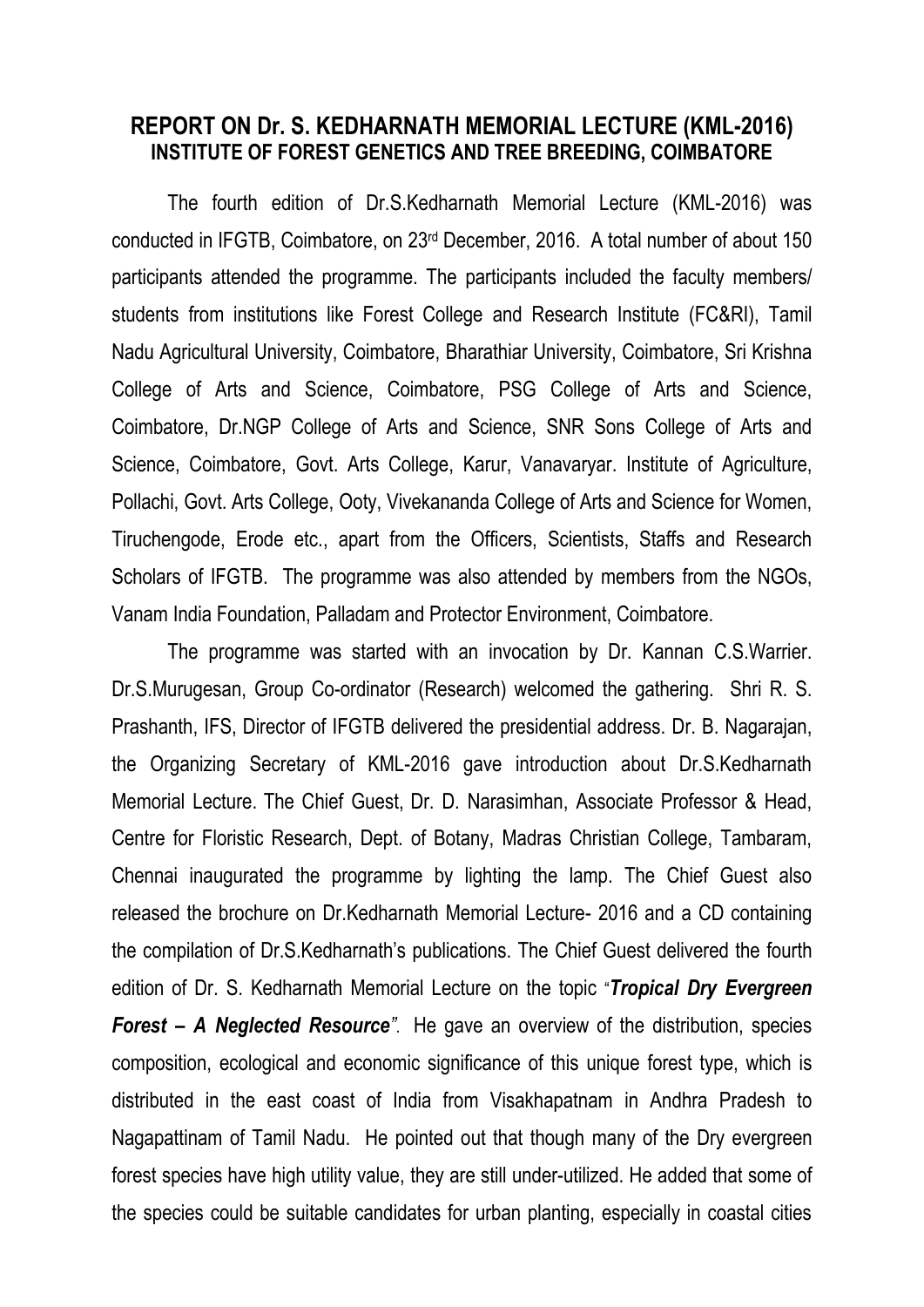like Chennai, which frequently face cyclonic storms and large scale devastation. The programme was concluded with vote of thanks proposed by Dr. K. R. Sasidharan, Scientist of IFGTB.



**Dr.S.Murugesan, Group Co-ordinator (Research) delivering welcome address**



**Shri R.S.Prashanth, Director delivering presidential address**



**Dr.D.Narasimhan, Chief Guest lighting the lamp**